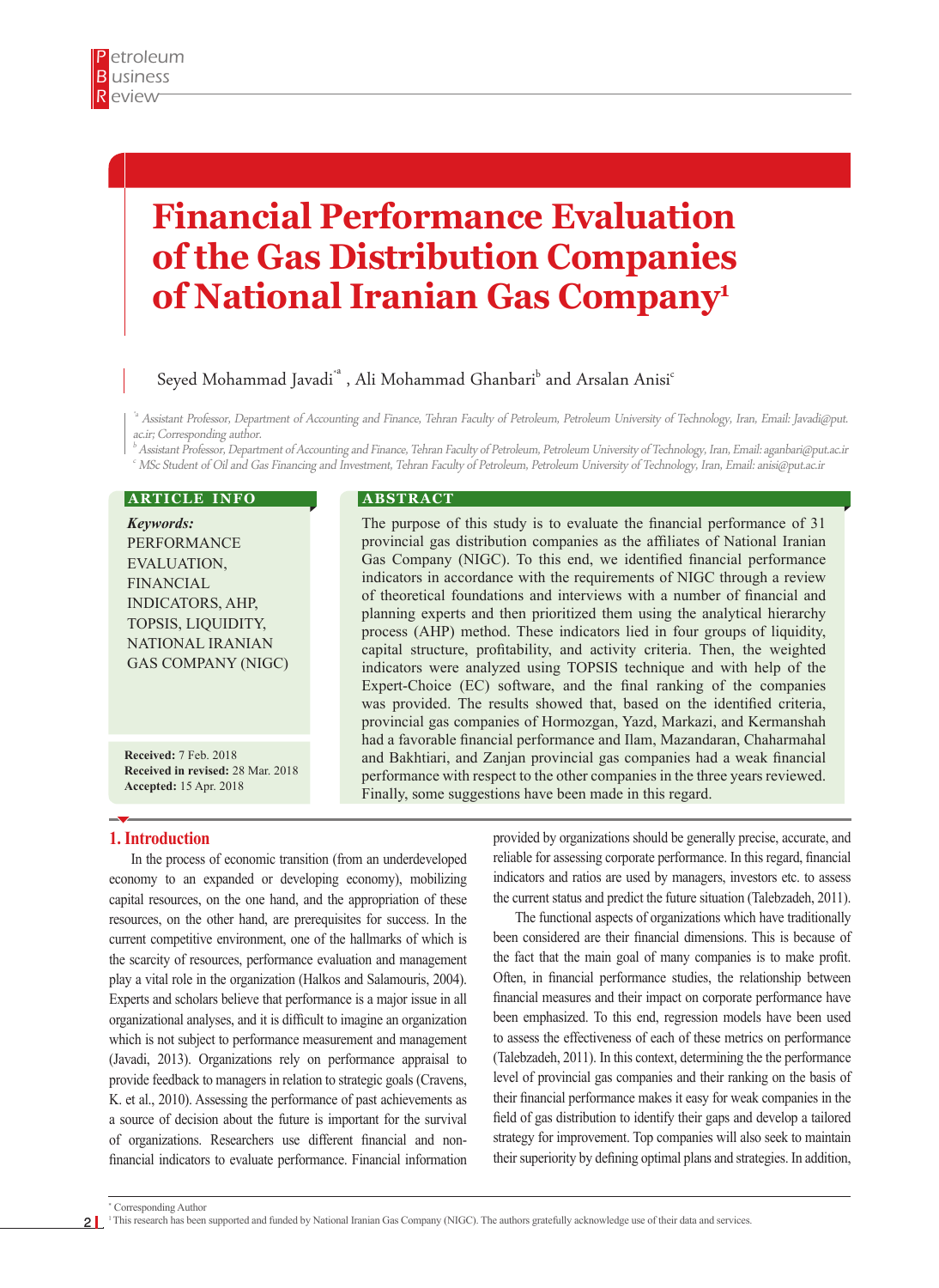presenting information on the performance of companies provides an opportunity for the managers of the NIGC to make sound performance evaluation and economic decisions and apply appropriate strategies to improve the performance of these companies. It should be mentioned that one of the biggest problems with the financial indicators was their one-dimensional assessment. Hence, we needed an ideal method that could simultaneously accommodate and combine a wide variety of indicators to provide a clear and integrated picture of the situation of each provincial gas company.

There are 31 provincial gas companies as natural gas distributors which operate and play a critical role in the interconnected system of Iran's gas distribution network in the household and business sectors, which consume most of the total natural gas produced and refined. Other sectors including power plants, major industries, and petrochemicals also account for a large part of the refined gas, with the total consumption of up to 62% of the currently-selected gas component in the country's fossil energy portfolio, which is projected to grow in the near future (Iran Energy Exchange, 2013). Thus, the importance of pre-evaluating the performance of provincial gas companies is highlighted. The assessment and ranking of companies are one of the most important procedures for identifying the strengths, weaknesses, opportunities, and threats of their outsiders. Given that provincial gas companies have a special place in the gas value chain as natural gas distributors, they play a decisive role in creating value added in the gas chain. Hence, the assessment and ranking of these companies, which are the subsidiaries of the NIGC, has been of great importance to the parent company in order to optimize the allocation of resources and increase control over its resources.

The purpose of this research is to evaluate the financial performance of provincial gas distribution companies as affiliates of NIGC. At first, we identify the financial performance indicators in accordance with the requirements of NIGC through the review of theoretical foundations and interviews with a number of financial and planning experts. Then, we prioritize the above-mentioned indicators within four categories (i.e. liquidity, capital structure, profitability, and activity indicators) using the AHP method. Finally, the weighted indicators are analyzed using TOPSIS technique with the help of Expert-Choice software, and the final ranking of affiliate companies is provided.

This paper is structured as follows: section two reviews the literature and theoretical foundations, and section three discusses the research methodology and design. Section four represents the empirical findings of the interviews, paired comparisons, AHP, and TOPSIS analyses. The final section is devoted to conclusions and discussions.

#### **2. Literature review and theoretical foundations**

Managers measure, evaluate, and manage performance as a mechanism to achieve their organizational goals and strategies

(Broad and Javadi, 2009). Evaluating the performance of companies is assessing the overall financial situation and the results of operations in order to make logical decisions. Performance appraisal is also a process that helps shareholders to decide on optimal investment. One of the most important issues for investors, creditors, and, in general, internal and external decision makers of companies is the issue of assessing the performance of companies (Asadi and Kiani Nejad, 2013). Evaluating and predicting future financial performance of business units are the two key elements in decision making for investment. To this end, financial and performance management scholars around the world are working on providing models for predicting financial performance (Bayrakdaroglu and Yalcin, 2012). To succeed and improve the performance of companies, it should be conducted through a certain procedure within a determined framework. This process framework is called "the performance cycle" as illustrated in Figure 1 below. This cycle starts with the measurement, and, in the next step, the performance is evaluated. The third step is the performance improvement program, all steps of which and the chain lead to improved performance.

If an organization wants to function properly, it should evaluate its performance (Kennerley and Neely, 2002). Among the various methods for performance assessment, the financial dimension of performance is the most considered and studied (Safaei Ghadikalaei and Khalili, 2014), and, in this manner, the financial performance metrics have been used to a large extent due to features such as being quantitative, feasible, objective, and tangible.

The empirical finding of the external findings of the interview, and the geoclections, AHP, and TopSiS and TopSiS and TopSiS and TopSiS and TopSiS and TopSiS and TopSiS and TopSiS and TopSiS and TopSiS and TopSiS and TopSi models such as: the model of Sink and Tuttle, performance measurement matrix, results and determinants model, strategic measurement and reporting technique (SMART) performance pyramid, three dimensional model, performance prism model, triangle service model, balanced scorecard model, business process model, value for money model, the analysis of stakeholders, and organizational excellence model are among non-financial performance evaluation models which have been used broadly (Kennerley and Neely, 2002). Performance measurement methods using the financial dimension are divided into four categories: Over the recent decades, several perdecisions. One of the model, balance is selected inversions and process performance evaluation models which have been used broadly

1. Financial ratios as the ratio of return on assets and the ratio of return on investment etc. measurement is the step in the performance in the performance is the performance in the third step is the third step is the third step is the third step is the third step is the third step is the third step is the third st

2. Combination of accounting and market information for performance evaluation such as the Tobin's Q or the price/earnings per share.  $p$  variation such as the from  $p \vee p$  the price/carrings per share.

- 3. Ratios used by financial information such as earning per share.
- 4. Economic measures such as market /economic value added



stakeholders, and organizational excellence model are among non-financial performance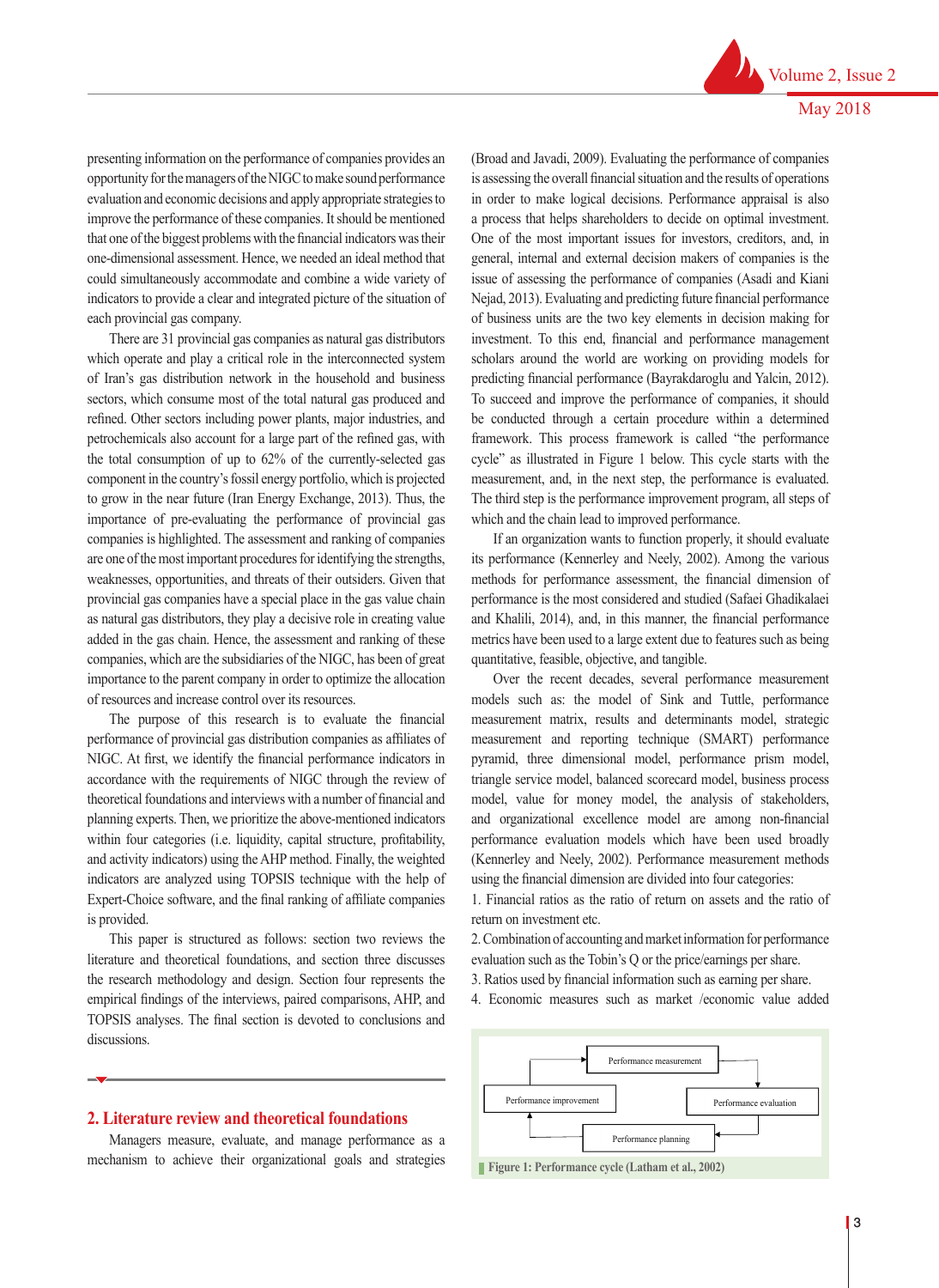indexes.

Many financial management texts divide ratios into different categories, in which the ratios in each category represent an indicator. In the present research, the ratios are listed in four categories (Ross et al., 2014) as follows: liquidity, capital structure (debt), profitability, and activity ratios.

Given that competition is the essence of a free-market or capitalist economy, at least theoretically, it is stated that, in fully competitive markets, economic factors are at the equilibrium point; therefore, the parties to the contract can also achieve these points. Basically, performance is at a direct communication with goals (Panahian, 2003). Also, economic entities pursue different goals for attracting scattered capital, but the common goal for both groups is to achieve more benefits and maximize shareholder wealth. Generally, the benefit in this market is generated as return on investment in the form of interest payments, increases in stock prices, or both, which is expressed in terms of return on equity. For many years, financial analysts have been looking for criteria to measure performance. It allows them to predict the returns and fluctuations for the stock of a company with the closest approximation. Stock returns usually have a direct impact on the stockholders' wealth. In other words, if the decision makers of securities market can predict stock returns (in a way that they sell stocks at lower future yields and buy stocks at higher returns), they will be able to generate wealth (Browne et al., 2000).

One of the requirements for reforming the current economic and capital structure of the NIGC is to design and implement a budgeting model and allocate funds based on performance, objectives, and plans. Therefore, the main distinction between this model and the current (traditional) model of budgeting and allocating financial resources is its emphasis on performance, goals, outcomes, and long-term plans. Since the goal-oriented assignment of resources to the activities can allow for operational monitoring and expectations of performance and access to cost results, the use of the budgeting model and the allocation of financial resources with the above characteristics are an effective step for increasing efficiency, effectiveness, transparency, and accountability. Moreover, the design and implementation of the budgeting model and the allocation of national gas resources to achieve the objectives of operational budgeting (performancebased) as one of the essential goals of the governmental budget are inevitable.

Worthington (1998) in a study compared the financial performance of thirty gold companies using the data envelopment analysis (DEA) technique. His research results showed that simple ratios did not lead to a ranking and comparison of the company's performance, and multiple inputs and outputs should be used. In 1999, William F. Bowlin (1999) examined the financial performance of defense-oriented business segments compared to non-defensebusiness segments for the years between 1983 and 1992. A financial performance measure developed from data envelopment analysis was evaluated by using both cross-sectional and longitudinal methods.

The data envelopment analysis was supplemented and compared to the traditional financial ratio analysis, which provided additional insight into the financial performance of defense-business segments. Rózsa Andrea (2002) used data envelopment analysis to perform a comprehensive and comparing analysis of the most significant Hungarian-owned companies in the Hungarian dairy industry from a financial point of view. It was demonstrated that the industry called for strengthened focus because of the degree of concentration in the sector and the resulting sharp competition. Feroz et al. (2004) used a data envelopment analysis technique to analyze the financial statements of an oil and gas industry company. Researchers have shown that this technique can be a complement to the traditional analysis of financial ratios of business units. Halkos and Salamouris (2004) used the data and financial data capture technique to evaluate performance and determine the efficiency of the Greek banking sector. Ertuğrul and Karakaşoğlu (2009) investigated the performance evaluation of Turkish cement firms with a fuzzy analytic hierarchy process and TOPSIS methods.

Broad and Javadi (2009) indicated that the performance measurement systems (PMS) are among the most complex and important systems in any organization. Adopting a PMS is not a simple technical procedure and takes lots of time, efforts, and resources. Furthermore, "poorly managing the PMSs risk being burdensome without helping to reach the objectives…Nonetheless, an organization really cannot have a successful PMS without a deep understanding of its requirements and critical success factors (CSF's)". In their beliefs, "if a PMS is not well adopted, it will not bear fruit". Therefore, "recognizing the requirements and CSFs of PMSs are among the major challenges confronting PMSs and contribute significantly to their success in this highly competitive environment". Lee et al. (2012), in a study, compared the financial situation of four shipping companies in Taiwan and Korea during the period of 1999-2009, using several multi-criteria decision-making techniques. First, the entropy technique was used to determine the relative weight of financial ratios, and, in the next step, a gray relational analysis was used to rank companies. Delen et al. (2013) measured firm performance using financial ratios.

In this research, an analysis was performed in two stages. In the first phase, the exploratory factor analysis method was used. In the next phase, the decision tree was used to predict and discover the potential relationships between firm performance and financial ratios. The results showed that among the four algorithms used, the Chaid and C5 algorithms more accurately predicted the data. In another study, Beikkhakhian et al. (2015) ranked the performance of the suppliers of raw materials in Turkey using fuzzy TOPSIS (FTOPSIS). The results of their research showed that higher driving power and lower dependence for raw materials distribution were the most important performancerelated indicators of suppliers. ChengWu et al. (2016) examined the effect of profit management on the performance of their three banks. This study was designed to analyze banking performance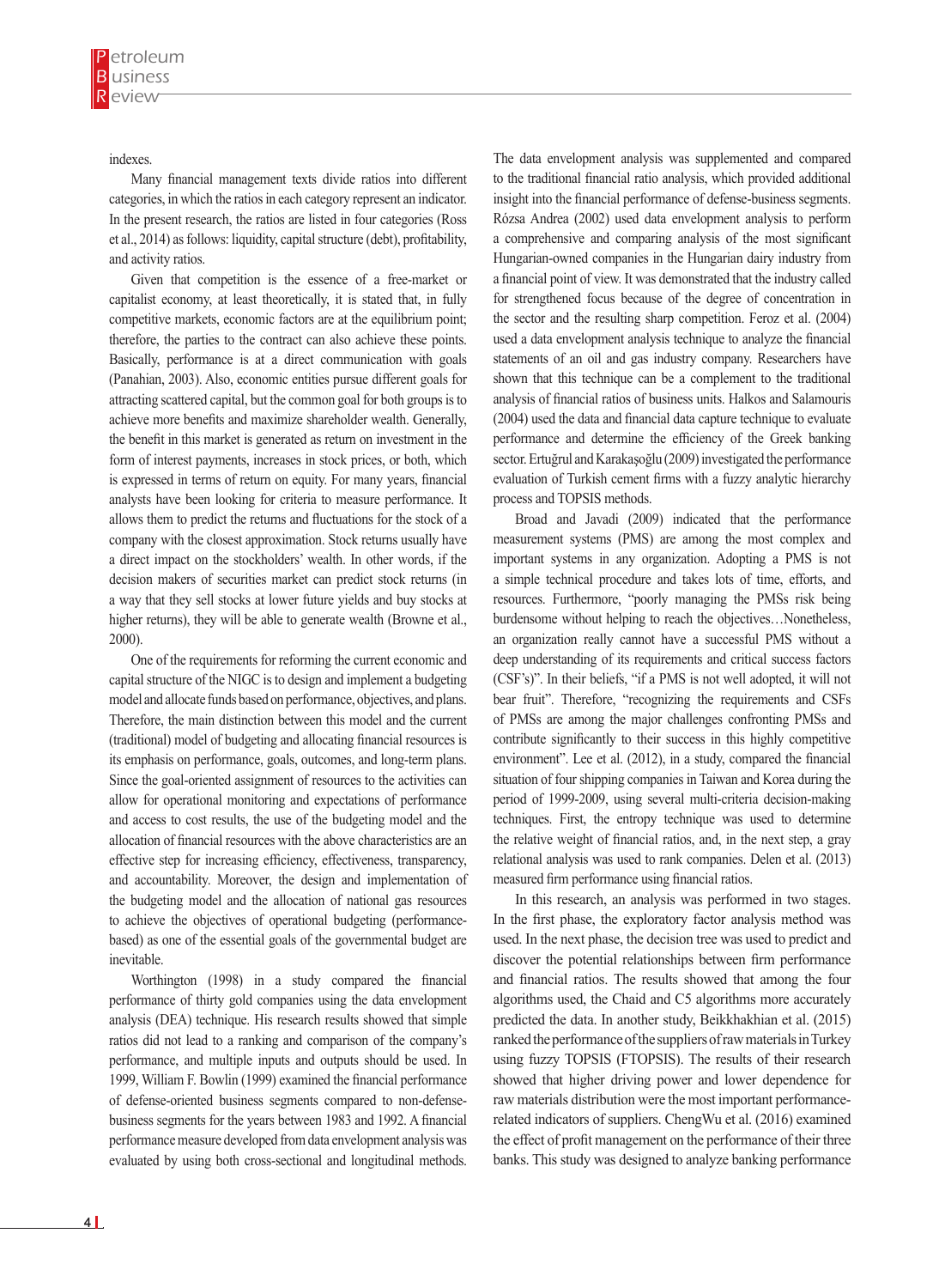Volume 2, Issue 2 May 2018

with managerial productivity and profitability. The results showed that Singapore banks had high productivity and profitability, while the Brunei banks had the lowest banking performance. Luciano and Rodrigues (2018) tried to characterize the economic and financial status of the sugarcane energy industry in Brazil by providing relevant information on new investors, on the directors of companies, and on the government to make more rational decisions. The data used in the survey were obtained from financial statements presented by about 150 plants in the harvest seasons. Following the logic proposed by the approach known as financial ratios analysis, financial indicators were calculated to measure the liquidity, profitability, and leverage of the plants. The results showed high heterogeneity in the industry marked by the presence of four different groups of companies. The first group included high-liquidity and low-debt plants, whereas the fourth group was characterized by companies with high debt, low liquidity, and negative operating margins. The two intermediate groups were made up of plants with moderate leverage and liquidity, but with operational performance levels fluctuating from high to low.

Some internal studies have also been carried out to evaluate the performance of companies and executives. For instance, Mohammadi (2004) studied the application of mathematical programming (hierarchy and data envelopment analysis) to analyze financial statements of pharmaceutical companies in 2004. In another research, Talebnia and Shoja (2011) examined the relationship between the ratio of market value added to accounting profit and the ratio of economic value added to accounting profit in companies listed on Tehran Stock Exchange (TSE). Javadi, Alimoradi and Ashtiani (2017) investigated and found positive relationship between financial leverage, Tobin's Q and firm growth indicators among oil and gas companies within the organization of the petroleum exporting countries (OPEC). Taghizadeh and Fazli (2011) conducted a research to investigate performance measurement method of the companies listed on TSE using the combined approach of analyzing gray relations and fuzzy TOPSIS. Mahmoudi (2011) in his research, with the aim of introducing and applying some performance evaluation models to the companies of metal industries group in TSE during 2002 to 2007, used TOPSIS technique and then evaluated the performance using financial variables including price to equity (P/E), earnings per share (EPS), return on investment (ROI), return on equity (ROE), operational cash flow to capital (OCFC), the TOPSIS algorithm, DEA technique, and regression test. He found no meaningful relationships between performance variables and observed different and contradictory results in different years. Goly Ayask and Dehdar (2015) studied the impact of using balanced scorecard (BSC) metrics on the financial performance assessment of the urban water and wastewater industry. Their work showed that there was a direct relationship between the benchmarking criteria and the partners' performance. As a result, improvement in benchmarking measures enhances performance of the company.

Finally, Khajavi et al. (2016) developed a new fuzzy hybrid model to evaluate the financial performance of the selected companies in TSE and rank them using AHP and VICOR. In that study the AHP was used for weighting performance indictors and the VICOR for rating companies.

From the theoretical point of view, as far as the authors are aware, no such research has ever been conducted in the oil and gas industry either inside or outside the country. To fill this gap, the current work is the first study seeking to evaluate financial performance of the NIGC's distribution companies through investigating their historical financial statements, related reports and documents, meeting notes, archives, interviews and paired comparisons. Furthermore, there is an implicational gap in previous studies, which the present work tried to cover it up. In fact, most of the studies have investigated a single or a number of companies, but not a nationwide big parent company with more than 30 subsidiaries all around the country which were quite different in several aspects (such as size, geographical location, type and number of customers, etc.). To bridge this gap, this research measures the financial performance of distribution companies and ranks them from the perspective of the parent company (NIGC). The study simultaneously uses complementary analysis and ranking techniques and covers the methodological gap as well.

| Table 1- Interview result summary |                                       |                 |  |  |  |  |
|-----------------------------------|---------------------------------------|-----------------|--|--|--|--|
| Criteria                          | Sub-criteria                          | Symbol          |  |  |  |  |
|                                   | Current ratio                         | C1              |  |  |  |  |
| Liquidity                         | Quick ratio                           | C <sub>2</sub>  |  |  |  |  |
|                                   | Cash ratio                            | C <sub>3</sub>  |  |  |  |  |
|                                   | Long-term debt ratio                  | C <sub>4</sub>  |  |  |  |  |
|                                   | Short-term debt ratio                 | C <sub>5</sub>  |  |  |  |  |
| Capital<br><b>Structure</b>       | Equity ratio                          | C6              |  |  |  |  |
|                                   | Common rights ratio                   | C7              |  |  |  |  |
|                                   | Retained earnings/equity              | C8              |  |  |  |  |
|                                   | Return on sales                       | C <sub>9</sub>  |  |  |  |  |
| Profitability                     | Return of fixed assets                | C10             |  |  |  |  |
|                                   | Gross profit margin                   | C11             |  |  |  |  |
|                                   | <b>Fixed assets turnover</b>          | C12             |  |  |  |  |
|                                   | Days sales outstanding                | C13             |  |  |  |  |
| Activity                          | Sale per employee                     | C <sub>14</sub> |  |  |  |  |
|                                   | Fixed assets/num-<br>ber of employees | C15             |  |  |  |  |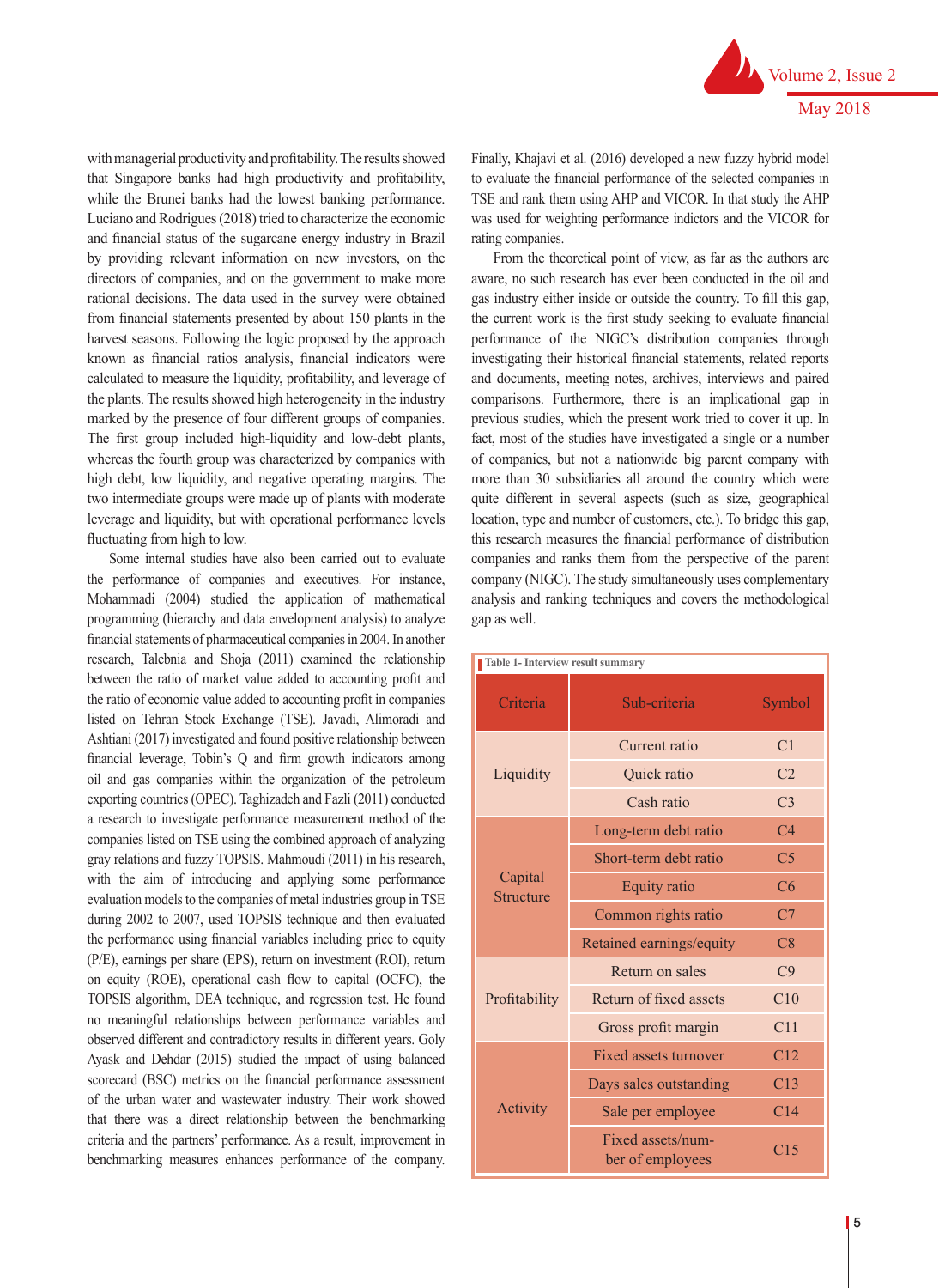### **3. Research Design and Methodology**

The current study is a functional type in terms of philosophy and inductive in terms of research approach. Since the authors do not try to test the hypothesis, there is not any aforementioned theory. Based on the research aims and objectives, the following main questions were propounded:

1. What are the financial (accounting-based) indicators which must be considered in the assessment of the financial performance of provincial gas companies of NIGC?

2. How are the rankings of provincial gas companies of NIGC in terms of various financial indicators?

To answer the abovementioned questions, we selected our strategy as a case study in NIGC and chose quantitative-qualitative (mixed methods) in a descriptive-correlational form. This study is based on the fact that the data collected from the audited financial statements of the NIGC affiliated companies were valid and reliable. Therefore, the researchers did not have any interference in controlling and changing the values of the variables. Hence, in terms of the choices, this study is a post-event descriptive research type. Furthermore, as the study had been requested by NIGC, it is an applied research in terms of the purpose. In fact its purpose is the development of implicational knowledge in a particular field and its results can are used in the performance evaluation of gas distribution companies. The time horizon of this study for historical financial data is the cross-section which uses a three years' scope from 2015 to 2017. Furthermore, the time horizon related to the identification of financial performance measurement indicators tailored for NIGC (interviews and paired comparison) was limited to 2017. The primary data and information of this research including information on the position and financial performance of gas distribution companies have been collected from the audited financial statements (balance sheets, income statements, statement of cash flows, and complementary notes to these statements) and other related internal reports and documents of NIGC. In addition, the primary information needed to identify and determine the key financial indicators and criteria for the evaluation of financial performance of the population companies suited for NIGC have been gathered by interviewing directors and heads of the finance and accounting; budget and cost control; final and consolidated accounts; and financing and investment departments of the NIGC. In order to provide the final list of financial indicators and determine the priorities of these indicators, we used the paired comparison technique, and to analyze the data collected from the interview, descriptive (interpretive) analysis was used. Eventually,

the AHP and TOPSIS ranking as multi-criteria decision-making methods have been used to prioritize gas distribution companies in terms of identified indicators.

#### **4. Empirical Results**

The respondent population for interviews and paired comparison analyses (collected through questionnaires) consisted of all the key expert informants of NIGC (as mentioned above). To approve the interview and paired comparisons validity, the influential factors and variables were identified and extracted from reliable sources. Then, five experts in this field were randomly selected, and a list of the mentioned factors and a sample of the paired comparison test were presented to them as a pre-test (sub-test). They then approved the validity of the paired comparison test. In order to determine the weight of the criteria, eight expert opinions were analyzed, and the final weight of each criterion was determined using the group decision-making (AHP) technique.

The interviewees unanimously acknowledged that the indicators for assessing the financial performance of provincial gas companies should be categorized into four categories of liquidity, capital structure, profitability, and activity. They considered current ratio, quick ratio, and cash ratio as the most important elements indicating the liquidity position of gas distribution companies. Table 1 below shows the results of identifying performance indicators (decisionmaking criteria) along with their classification.

#### **4.1. Univariate Analysis**

The liquidity situation of the provincial gas companies has not been the same for the years under review, and companies have fluctuated with some exceptions. Some provincial gas companies (such as Khuzestan, Bushehr, Esfahan, Hamedan, and Ilam) had suffered from a weakness in the liquidity situation from 2015 to 2017, while some other companies (Hormozgan, Qom, Kermanshah, and Northern Khorasan) had been able to improve their liquidity over time. Considering the ratios of the capital structure of provincial gas companies showed that these ratios were fairly flat (with some exceptions) in 2015 and 2016, while they experienced significant fluctuations in 2017. This showed that, in the reviewed years, the composition of the capital structure of the provincial gas companies had not undergone any serious changes. As a result, long-term debt, short-term debt, and common rights had the largest share in the capital structure of provincial gas companies respectively. The only

|                                                                                                                | <b>Table 2- The hierarchy tree of the research</b> |     |          |                  |  |     |  |    |  |               |    |  |    |    |                   |                 |                |                |           |                |  |
|----------------------------------------------------------------------------------------------------------------|----------------------------------------------------|-----|----------|------------------|--|-----|--|----|--|---------------|----|--|----|----|-------------------|-----------------|----------------|----------------|-----------|----------------|--|
| <b>Financial ranking of provincial gas companies</b>                                                           |                                                    |     |          |                  |  |     |  |    |  |               |    |  |    |    |                   |                 |                |                |           |                |  |
|                                                                                                                |                                                    |     | Activity |                  |  |     |  |    |  | Profitability |    |  |    |    | Capital Structure |                 |                |                | Liquidity |                |  |
| C15                                                                                                            |                                                    | C14 |          | $\overline{C13}$ |  | Cl2 |  | CL |  | C10           | C9 |  | C8 | C7 | $\overline{C6}$   | $\overline{C5}$ | C <sub>4</sub> | C <sub>3</sub> | C2        | C <sub>1</sub> |  |
| A30 A29 A28 A27 A26 A25 A24 A23 A22 A21 A20 A19 A18 A17 A16 A15 A14 A13 A12 A11 A10 A9 A8 A7 A6 A5 A4 A3 A2 A1 |                                                    |     |          |                  |  |     |  |    |  |               |    |  |    |    |                   |                 |                |                |           |                |  |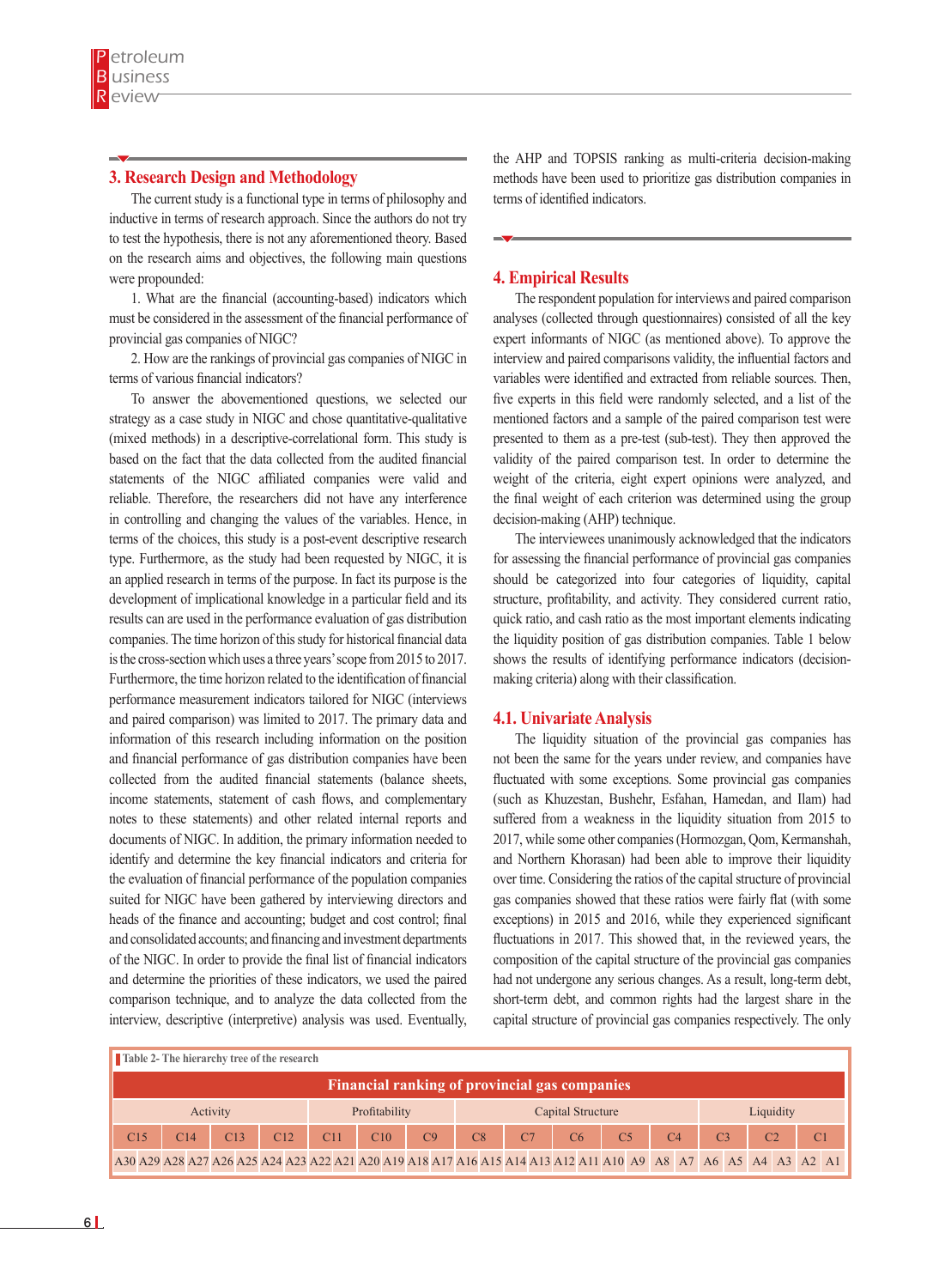exception was attributed to Mazandaran gas company. Moreover, the ratio of gross profit to the sale of provincial gas companies was positive except for Hamedan, Kurdistan, Ardebil, Ilam, and Mazandaran gas companies. However, after taking into account the net profit or pretax profit, the number of companies with an inappropriate profitability status was increased (Kohkiluyeh and Boyer Ahmad, Lorestan, West Azarbaijan). It meant that management of operating expenses in many provincial gas companies had faced major challenges, and measures (indices) should have been taken in this area through increased gas sale or cost reduction. The most important aspect of the activity which was very critical to NIGC and should have been considered in this context was the collection period; or days sales outstanding (DSO). The time periods for collecting receivables in all the provincial gas companies except Hormozgan were very long, which, coupled with the unfavorable situation of the liquidity of companies. Such situation increases the risk and potential for default and disability in any company. The discussion of the liquidity of receivables in the

NIGC was a serious and fundamental consideration, and has been considered and supported by the managers of the company in recent years due to increasing bad debt and write-off cases. In this context, solutions and alternatives such as reducing the billing period have been presented and tested, but the results were not satisfactory and further research in this area is still being implemented and tested. It should be noted that shortening the collection period requires the provision of incentive mechanisms by the NIGC's headquarters or the use of factoring methods. Putting DSO aside, the status of other indices of activity (sales per employee, assets to employees, and fixed assets turnover) of provincial gas companies was not appropriate either. They showed that the operations of these companies were not properly managed, and the resources were not used economically, efficiently, and effectively, which forces managers to take measures in this respect.

#### **4.2. AHP Analysis**

AHP is one of the most popular multi-criteria decision-making techniques developed by Thomas saati in the 1970's. This approach can be useful when deciding upon an action with multiple options and decision-making indicators. Herein, in order to find the weight associated with each of the indicators, the AHP method is used. This method is based on paired comparisons and can determine the priority of the options in decision making. In short, in this method, the decision maker or decision group defines a goal, and after identifying it, which is in fact the subject of decision-making, the various options involved in the decision are listed; then, the different criteria between the options are compared two by two. Next, the priority of a choice can be specified based on a series of simple rules like normalization (Namazi, 2015). In summary, the AHP analysis employs four steps in this work to determine the final weight of each indicator. These steps are comprised of (a) the determination of decision options, (b) preferential comparisons, (c) relative weight calculations, and (d) the final integration of the relative weights. In the current research, all these steps have been taken by use of the expert choice (EC) software which are summarized below.

The hierarchical tree for the ranking issue of the provincial gas companies is illustrated in Table 2. It is obvious that the issue has four main criteria (including liquidity index, capital structure index, profitability index, activity index) and fifteen sub-criteria (C1 to C15). In addition, thirty decision options represented by symbols A1 to A30 are also specified.

The four general indicators in the rating issue are liquidity, capital structure, profitability, and activity. Table 3 tabulates the scores derived from the group judgment used and the relative importance of each of the main indicators. Each of the elements in the matrix is the result of the geometric mean of the decision matrix corresponding elements obtained from each expert.

Table 4 lists the standardized decision matrix of the AHP method plus the final weight of each of the main criteria. The matrix layers (elements) are obtained by dividing each of the layers of the matrix of Table 3 into the sum of the elements of the corresponding column. Gradually, the final weight of each major index is calculated from the average of the elements of the corresponding row.

Liquidity and profitability are two important issues which are of particular interest to financial analysts and financial managers. Although some scholars see liquidity as a more important factor and believe that if a company is not profitable, it is ill, but if it does not have liquidity, it is dying. In other words, there is the likelihood that the company will not be profitable and continue to survive, but without liquidity it cannot survive. Liquidity management is one of

| Table 3- Paired comparisons of the main indicators |                |                                            |                             |  |                    |                                |  |
|----------------------------------------------------|----------------|--------------------------------------------|-----------------------------|--|--------------------|--------------------------------|--|
| Main In-<br>dicators                               | Liquid-<br>ity | Capital<br><b>Structure</b>                | Capital<br><b>Structure</b> |  | Profit-<br>ability | Activ-<br>ity                  |  |
| Liquidity                                          | 1.0            | 6.031009                                   | 6.031009                    |  | 2.54573            | 3.672974                       |  |
| Capital<br>Structure                               | 0.354948       | 1.0                                        | 1.0                         |  |                    | 1.795802 3.464102              |  |
| Profitability                                      | 0.392815       | 1.903377                                   | 1.903377                    |  | 1.0                | 1.235931                       |  |
| Activity                                           | 0.3826.3       | 0.420448                                   | 0.420448                    |  | 1.244666           | 1.0                            |  |
| <b>Total</b>                                       | 2.130366       | 9.354834                                   | 9.354834                    |  |                    | 7.081546 9.373006              |  |
|                                                    |                | <b>Table 4- Ranking of main indicators</b> |                             |  |                    |                                |  |
| Main In-                                           | Liquid-        |                                            |                             |  |                    |                                |  |
| dicators                                           | ity            | Capital<br><b>Structure</b>                | Profit-<br>ability          |  | <b>Activity</b>    | <b>Final</b><br><b>Weights</b> |  |
| Liquidity                                          | 0.469403       | 0.644694                                   | 0.359488                    |  | 0.391867           | 0.466363                       |  |
| Capital<br>Structure                               | 0.166614       | 0.106897                                   | 0.253589                    |  | 0.369583           | 0.22417                        |  |
| Profitability                                      | 0.184388       | 0.203465                                   | 0.211161                    |  | 0.131861           | 0.182719                       |  |
| Activity                                           | 0.179595       | 0.044944                                   | 0.155762                    |  | 0.106689           | 0.126748                       |  |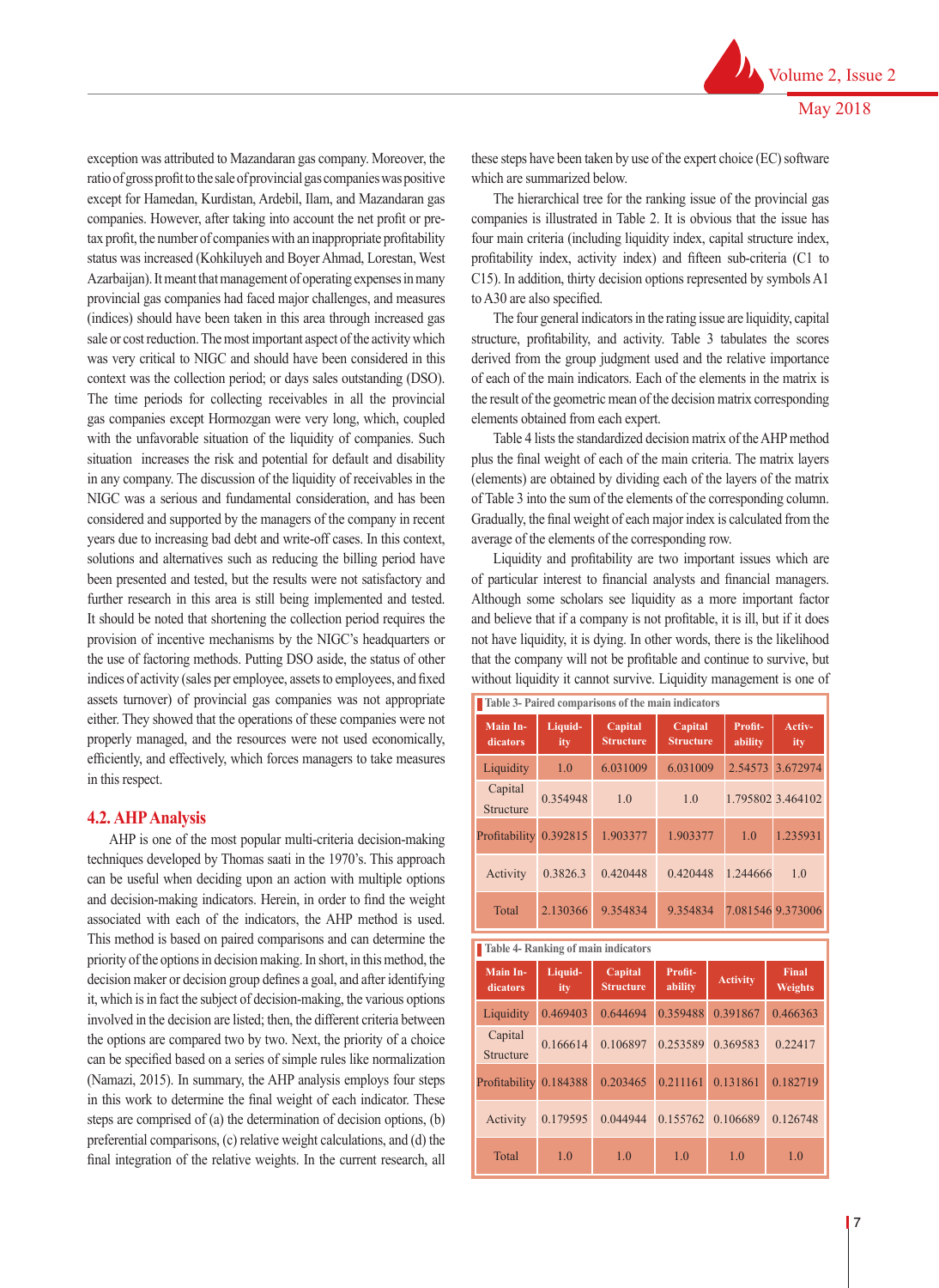the main issues of the financial management of companies. Liquidity shows the ability to meet short-term obligations. In other words, the liquidity of the company is the relationship between the cash available to the company in the short term and the cash to be paid by the company. Hence, according to the importance of liquidity in the survival of organizations, the highest rank of importance is devoted to this index in decision making. Deciding on the capital structure is one of the most challenging issues facing the company, but, at the same time, it is the most crucial decision affecting the survival of the company. Referring to academic studies and literature, the main reasons for the failure of companies are the lack and/or inadequacy of financing. In this way, ranking the capital structure second according to the views of the experts is justified.

Table 5 tabulates the final weight of each of the sub-indices using the AHP model. The weight of each sub-criterion is obtained by multiplying the original weight of the index by the final weight obtained from the internal weighing of each index. The matrix layers are obtained by dividing each of the layers of the matrix in Table 4 into the sum of the elements of the corresponding column. The final weight of each major index is calculated from the average of the elements of the corresponding row. As expected, it is seen that the most important sub-categories are those of liquidity.

| Table 5- Final weights of sub-criteria |                |                                 |                                       |                                |  |  |  |  |
|----------------------------------------|----------------|---------------------------------|---------------------------------------|--------------------------------|--|--|--|--|
| <b>Main</b><br><b>Criteria</b>         | <b>Weights</b> | Sub-<br>criteria                | <b>Primary</b><br><b>Weights</b>      | <b>Final</b><br><b>Weights</b> |  |  |  |  |
|                                        | 0.466363       |                                 | Current ratio 0.268930585 0.125419302 |                                |  |  |  |  |
| Liquidity                              | 0.466363       |                                 | Quick ratio 0.323083446 0.150674199   |                                |  |  |  |  |
|                                        | 0.466363       | Cash ratio                      | 0.40798597                            | 0.190269603                    |  |  |  |  |
|                                        | 0.22417        | Long-term<br>debt /assets       | 0.167052161 0.037448165               |                                |  |  |  |  |
|                                        | 0.22417        | <b>Equity</b> ratio             | 0.144650541 0.032426383               |                                |  |  |  |  |
| Capital<br><b>Structure</b>            | 0.22417        | Common<br>rights/assets         |                                       | 0.156088811 0.034990506        |  |  |  |  |
|                                        | 0.22417        | Short-term<br>debt/assets       |                                       | 0.272908587 0.061178052        |  |  |  |  |
|                                        | 0.22417        | Retained<br>earnings/<br>equity | 0.2592999                             | 0.058127386                    |  |  |  |  |
|                                        | 0.182719       | Return<br>on sales              |                                       | 0.385766382 0.070486744        |  |  |  |  |
| Profit-<br>ability                     | 0.182719       | Return on<br>fixed assets       |                                       | 0.230641827 0.042142582        |  |  |  |  |
|                                        | 0.182719       | Gross profit<br>margin          |                                       | 0.383591791 0.070089405        |  |  |  |  |
|                                        | 0.126748       | <b>Fixed assets</b><br>turnover |                                       | 0.228157001 0.028918369        |  |  |  |  |
| Activity                               | 0.126748       | <b>DSO</b>                      | 0.408102957                           | 0.0517261                      |  |  |  |  |
|                                        | 0.126748       | Sales per<br>employee           | 0.258492438 0.032763315               |                                |  |  |  |  |

## **4.3. TOPSIS Analysis**

TOPSIS method is a decision matrix composed of m rows and n columns, which contains m options with n criteria. TOPSIS is based on the notion that the preferred option should have the minimum distance from the positive ideal solution and should have the maximum distance from the negative ideal solution. TOPSIS considers the distance between the positive and negative ideals at the same time. Finally, the optimal solution, which has the minimum distance from the positive ideal and the maximum distance from the negative ideal, is obtained (Opricovic and Tzeng, 2004). The input information in this method includes the weights vector of the indices, and the output is a ranking of the options.

To use TOPSIS method, the decision matrix, which consists of the options and indicators corresponding to each option, is first normalized. Then, the normal matrix (V) is obtained by multiplying the normalized matrix (N) by the weighted diagonal matrix (W). The ideal positive solution  $V + i$  is the vector of the best values of each index of the matrix V, and V-j represents the worst value of any negative ideal solution index. The best values of the positive indicators are the largest values, but those of the negative indicators are the smallest ones. The worst values of the positive indicators are the smallest values, and those of the negative indexes are the largest values. After determining the distance between each positive  $(d +$ i) and negative (d-i) ideal option, the relative proximity to the ideal solution is calculated.

To sum up, in the present work, in order to identify the decisionmaking criteria, an interview is firstly conducted with experts. In this interview, the ranking criteria are set and met by the criteria derived from the previous research. These criteria are used as the input to the AHP method, and the relative weight of each one is determined. In the next step, the financial information of the companies examined is extracted from the financial statements and used as the inputs into TOPSIS method for the final ranking of the options. All of the required calculations were carried out using the EC software. Tables 6, 7, and 8 show the distance values from the ideal answers and the final ranking of the options for 2015, 2016, and 2017 respectively.

According to Table 6, the top five provincial gas distribution companies in 2015 were Khuzestan, Esfahan, Hormozgan, Hamadan, and Khorasan Razavi respectively. Also, gas companies in the provinces of Ilam, Mazandaran, Lorestan, Ardebil, and West Azarbaijan had the lowest rates in terms of financial indicators respectively.

According to Table 7, the top five companies in 2016 were Yazd, Qazvin, Markazi, Kermanshah, and Hormozgan province gas companies respectively. In addition, gas companies in the provinces of Mazandaran, Ilam, Chaharmahal and Bakhtiari, Kohkiluyeh and Boyer Ahmad, and Kordestan had the lowest rates in terms of financial indicators respectively.

As can be seen in Table 8, the top five companies in 2017 were Markazi gas company, Yazd province gas company, Hormozgan gas company, Kermanshah gas company, and Qom province gas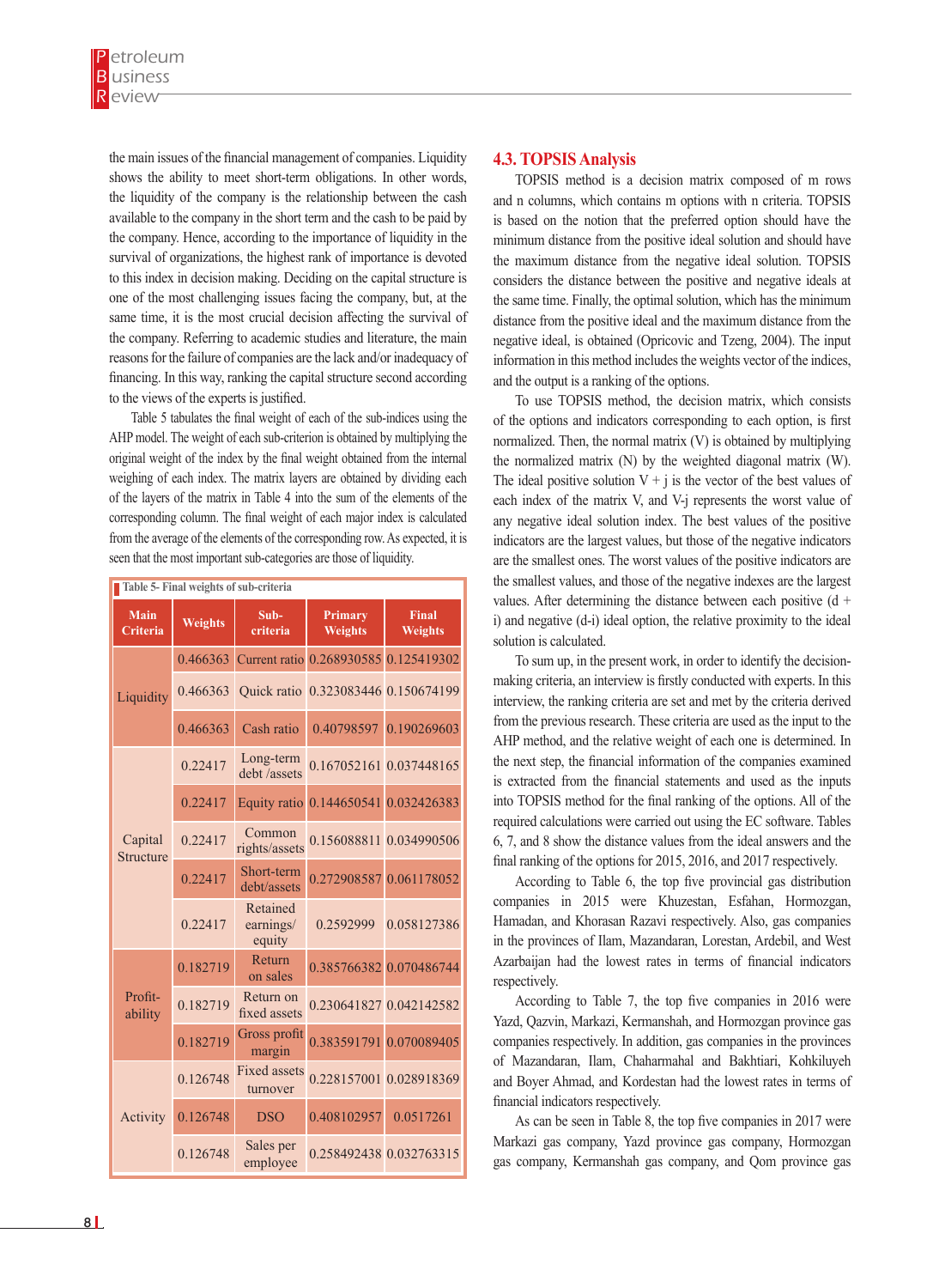company respectively. Moreover, gas companies in the provinces of Chaharmahal and Bakhtiari, Golestan, Ilam, Hamadan, and Zanjan had the lowest rates in terms of financial indicators respectively.

# **5. Summary, Conclusion and Discussions**

Today, due to the importance of corporate financial performance in a competitive environment, the use of accurate and appropriate tools for the performance evaluation of organizations is a critical issue. Financial performance criteria should also be carefully

identified so that they can be able to reflect the competitive ability of companies (Broad and Javadi, 2009). In this research, in order to answer the first question, semi-structured interviews were conducted with eight members of NIGC financial and planning managers and expers. Then, we used paired comparison with AHP technique to rank the financial indicators into groups and criteria. As a result, the four measures of liquidity (with the sub-criteria of cash ratio, quick ratio, and current ratio), capital structure (including short-term debt ratio, retained earnings to equity ratio, long-term debt ratio, common rights to assets ratio, and equity ratio), profitability (with the subcriteria of sales return, gross profit margin, and return on assets), and

|                       | Table 6- Ranking of gas distributing companies in 2015 |                |                |                                      |                              |  |  |
|-----------------------|--------------------------------------------------------|----------------|----------------|--------------------------------------|------------------------------|--|--|
| <b>Distance from</b>  | <b>Distance from</b>                                   | <b>Options</b> |                | <b>Final Ordered (Ranked) Scores</b> | <b>Corresponding Company</b> |  |  |
| <b>Negative Ideal</b> | <b>Positive Ideal</b>                                  |                | Option         | <b>Score</b>                         |                              |  |  |
| A <sub>1</sub>        | 0.0334                                                 | 0.1526         | A <sub>1</sub> | 0.828225                             | Khuzestan                    |  |  |
| A2                    | 0.0687                                                 | 0.123          | A2             | 0.398579                             | Esfahan                      |  |  |
| A <sub>3</sub>        | 0.1029                                                 | 0.1097         | A30            | 0.394523                             | Hormozgan                    |  |  |
| A4                    | 0.078                                                  | 0.113          | A7             | 0.391018                             | Hamadan                      |  |  |
| A <sub>5</sub>        | 0.1082                                                 | 0.0995         | A4             | 0.384948                             | R. Khorasan                  |  |  |
| A6                    | 0.1028                                                 | 0.1033         | A13            | 0.8206                               | Qom                          |  |  |
| A7                    | 0.0865                                                 | 0.1255         | A12            | 0.6418                               | Yazd                         |  |  |
| A8                    | 0.1157                                                 | 0.0896         | A10            | 0.5969                               | Markazi                      |  |  |
| A <sup>9</sup>        | 0.0983                                                 | 0.1016         | A28            | 0.5918                               | <b>Bushehr</b>               |  |  |
| A10                   | 0.0933                                                 | 0.114          | A22            | 0.5917                               | Kermanshah                   |  |  |
| A11                   | 0.1106                                                 | 0.0917         | A18            | 0.5765                               | Kordestan                    |  |  |
| A12                   | 0.0878                                                 | 0.1189         | A14            | 0.5752                               | Kohkiluyeh and Boyer Ahmad   |  |  |
| A13                   | 0.0826                                                 | 0.1125         | A3             | 0.5497                               | Tehran                       |  |  |
| A14                   | 0.0935                                                 | 0.1002         | A16            | 0.5461                               | Qazvin                       |  |  |
| A15                   | 0.099                                                  | 0.1031         | A6             | 0.5409                               | Kerman                       |  |  |
| A16                   | 0.0977                                                 | 0.1033         | A <sup>9</sup> | 0.5206                               | Gilan                        |  |  |
| A17                   | 0.1084                                                 | 0.1045         | A15            | 0.5172                               | Semnan                       |  |  |
| A18                   | 0.0965                                                 | 0.1048         | A23            | 0.5161                               | Golestan                     |  |  |
| A19                   | 0.1209                                                 | 0.0902         | A29            | 0.5139                               | Sistan and Baluchestan       |  |  |
| A20                   | 0.1068                                                 | 0.103          | A27            | 0.5102                               | South Khorasan               |  |  |
| A21                   | 0.1177                                                 | 0.0902         | A20            | 0.5084                               | West Azerbaijan              |  |  |
| A22                   | 0.0922                                                 | 0.1086         | A17            | 0.5012                               | Zanjan                       |  |  |
| A23                   | 0.1002                                                 | 0.0998         | A26            | 0.499                                | N. Khorasan                  |  |  |
| A24                   | 0.1295                                                 | 0.0813         | A <sub>5</sub> | 0.4984                               | Fars                         |  |  |
| A25                   | 0.1331                                                 | 0.0801         | A11            | 0.4971                               | Chaharmahal and Bakhtiari    |  |  |
| A26                   | 0.1072                                                 | 0.1025         | A8             | 0.4909                               | East Azerbaijan              |  |  |
| A27                   | 0.1067                                                 | 0.1055         | A21            | 0.4907                               | Ardabil                      |  |  |
| A28                   | 0.1003                                                 | 0.1207         | A19            | 0.4886                               | Lorestan                     |  |  |
| A29                   | 0.104                                                  | 0.1033         | A24            | 0.479                                | Mazandaran                   |  |  |
| A30                   | 0.0805                                                 | 0.1193         | A25            | 0.4533                               | Ilam                         |  |  |
|                       |                                                        |                |                |                                      |                              |  |  |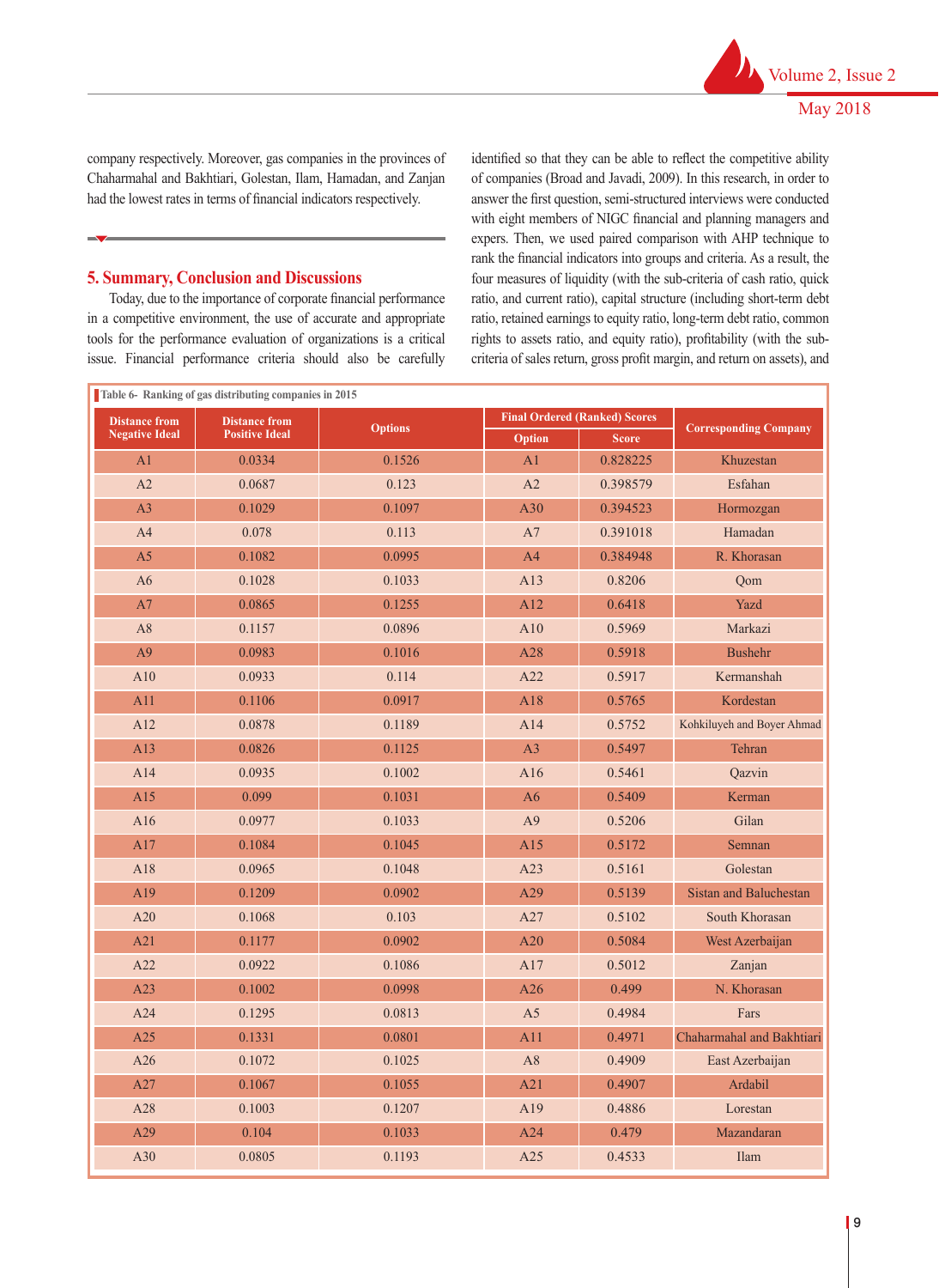activity (considering DSO, sales per employee, fixed assets turnover, and assets to the number of employees) were identified as the main criteria and their sub-criteria to assess the financial performance of provincial gas companies. To answer the second question, AHP priority results were incorporated into TOPSIS model, and the final ranking of provincial gas companies was provided based on the above criteria.

It should be noted that the rankings of companies in line with their financial performance were not exactly the same for the reviewed years due to fluctuations in the performance of provincial gas companies, but they were close and interconnected to each other; hence, we could not provide a unit ranking. A summary of the rankings is presented in Table 9. Considering the results achieved in the unit-criterion and multi-criteria analyses and regarding the

frequencies, in general, based on the identified factors, Hormozgan, Yazd, Markazi, and Kermanshah provincial gas companies showed favorable financial performance, and Ilam, Mazandaran, Chaharmahal, Bakhtiari, and Zanjan gas companies appear to have weaker financial performance compared to the other companies during the years studied.

The analysis of the underlying reasons for the poor financial performance of some provincial gas companies is exactly in the opposite direction compared to the analysis of the reasons for the outperformance of some of these companies. It is very important to pay attention to the factors such as climatic conditions, geographic features, cultural and social characteristics, anthropological features, subscriber density, plurality and variety of gas subscribers etc. which are

|                | Table 7- Ranking of gas distributing companies in 2016 |                                                           |                                      |              |                               |  |  |  |
|----------------|--------------------------------------------------------|-----------------------------------------------------------|--------------------------------------|--------------|-------------------------------|--|--|--|
|                |                                                        |                                                           | <b>Final Ordered (Ranked) Scores</b> |              |                               |  |  |  |
| <b>Options</b> |                                                        | Distance from Positive Ideal Distance from Negative Ideal | Option                               | <b>Score</b> | <b>Corresponding Company</b>  |  |  |  |
| A1             | 0.0981                                                 | 0.1069                                                    | A12                                  | 0.7569       | Yazd                          |  |  |  |
| A2             | 0.0751                                                 | 0.128                                                     | A16                                  | 0.7261       | Qazvin                        |  |  |  |
| A <sub>3</sub> | 0.1021                                                 | 0.1104                                                    | A10                                  | 0.6758       | Markazi                       |  |  |  |
| A4             | 0.0897                                                 | 0.1048                                                    | A22                                  | 0.6602       | Kermanshah                    |  |  |  |
| A <sub>5</sub> | 0.082                                                  | 0.1141                                                    | A30                                  | 0.6553       | Hormozgan                     |  |  |  |
| A <sub>6</sub> | 0.0929                                                 | 0.1044                                                    | A2                                   | 0.6302       | Esfahan                       |  |  |  |
| A7             | 0.1008                                                 | 0.1039                                                    | A <sub>5</sub>                       | 0.5819       | Fars                          |  |  |  |
| A8             | 0.1099                                                 | 0.0943                                                    | A28                                  | 0.5614       | Bushehr                       |  |  |  |
| A <sub>9</sub> | 0.1182                                                 | 0.0981                                                    | A29                                  | 0.5519       | <b>Sistan and Baluchestan</b> |  |  |  |
| A10            | 0.064                                                  | 0.1333                                                    | A13                                  | 0.541        | Qom                           |  |  |  |
| A11            | 0.1263                                                 | 0.0867                                                    | A <sub>4</sub>                       | 0.5388       | Khorasan Razavi               |  |  |  |
| A12            | 0.0468                                                 | 0.1457                                                    | A15                                  | 0.5317       | Semnan                        |  |  |  |
| A13            | 0.0909                                                 | 0.1071                                                    | A6                                   | 0.5293       | Kerman                        |  |  |  |
| A14            | 0.1197                                                 | 0.0846                                                    | A26                                  | 0.529        | North Khorasan                |  |  |  |
| A15            | 0.0896                                                 | 0.1017                                                    | A <sub>1</sub>                       | 0.5213       | Khuzestan                     |  |  |  |
| A16            | 0.0519                                                 | 0.1376                                                    | A3                                   | 0.5194       | Tehran                        |  |  |  |
| A17            | 0.1159                                                 | 0.0986                                                    | A7                                   | 0.5078       | Hamadan                       |  |  |  |
| A18            | 0.1221                                                 | 0.095                                                     | A19                                  | 0.4974       | Lorestan                      |  |  |  |
| A19            | 0.0962                                                 | 0.0952                                                    | A23                                  | 0.49         | Golestan                      |  |  |  |
| A20            | 0.119                                                  | 0.0978                                                    | A8                                   | 0.4619       | East Azerbaijan               |  |  |  |
| A21            | 0.1159                                                 | 0.0926                                                    | A17                                  | 0.4595       | Zanjan                        |  |  |  |
| A22            | 0.0629                                                 | 0.1223                                                    | A27                                  | 0.4558       | South Khorasan                |  |  |  |
| A23            | 0.1043                                                 | 0.1002                                                    | A9                                   | 0.4535       | Gilan                         |  |  |  |
| A24            | 0.1334                                                 | 0/0683                                                    | A20                                  | 0.451        | West Azerbaijan               |  |  |  |
| A25            | 0.1294                                                 | 0.082                                                     | A21                                  | 0.4441       | Ardabil                       |  |  |  |
| A26            | 0.097                                                  | 0.1089                                                    | A18                                  | 0.4376       | Kordestan                     |  |  |  |
| A27            | 0.1201                                                 | 0.1006                                                    | A14                                  | 0.4139       | Kohkiluyeh and Boyer Ahmad    |  |  |  |
| A28            | 0.0931                                                 | 0.1192                                                    | A11                                  | 0.4071       | Chaharmahal and Bakhtiari     |  |  |  |
| A29            | 0.0924                                                 | 0.1138                                                    | A25                                  | 0.3878       | Ilam                          |  |  |  |
| A30            | 0.0659                                                 | 0.1253                                                    | A24                                  | 0.3388       | Mazandaran                    |  |  |  |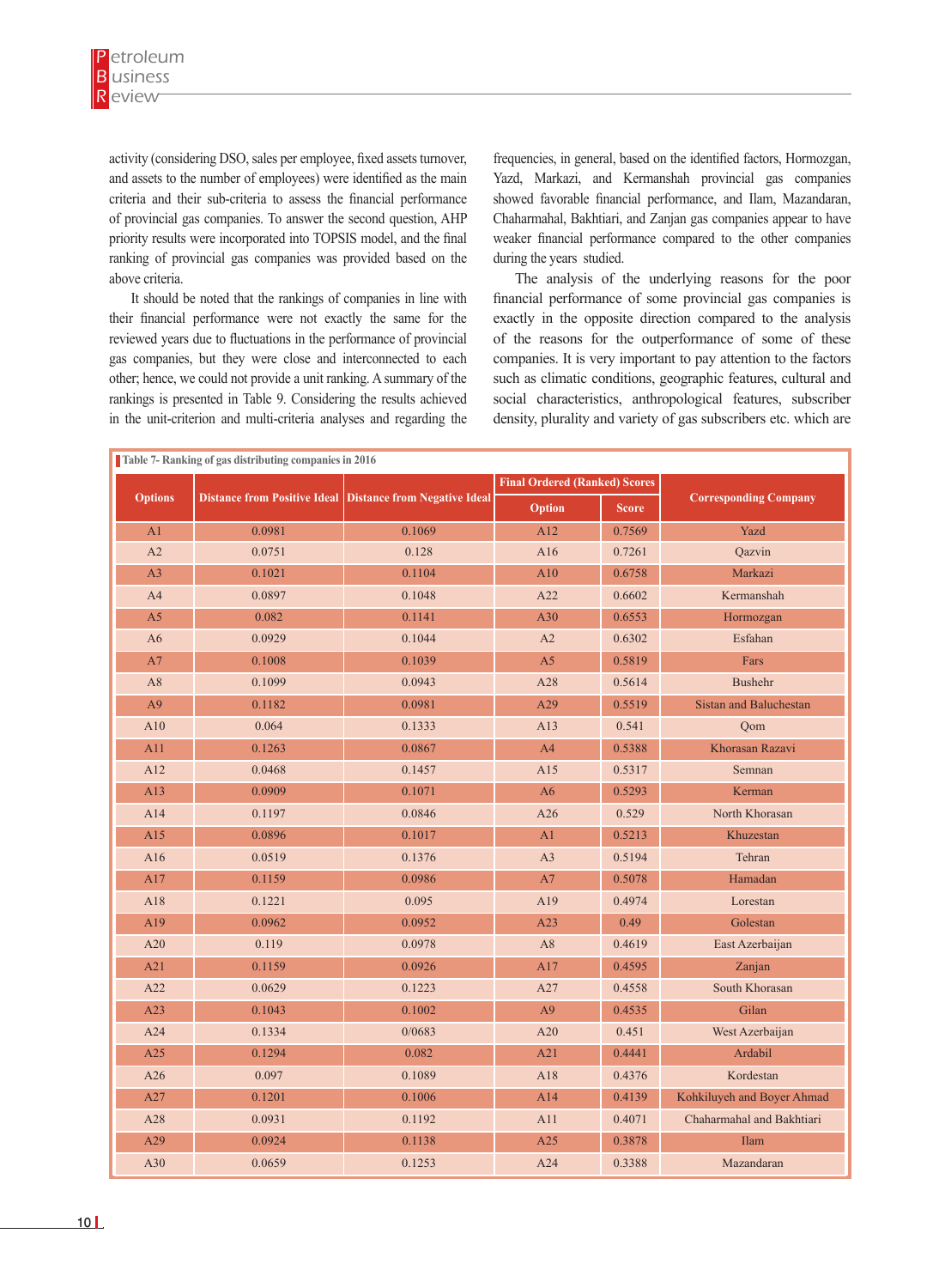the most important factors that differ from a provincial gas company to another and ultimately lead to a difference in the performance evaluation and comparison of these companies. These factors are often extraneous and are not in control of corporate executives. Therefore, in the current work, some indicators which were available and in control of managers were used. From a financial perspective, liquidity was the most important measure in assessing the performance of provincial gas companies. The unavailability of liquidity was a huge threat, and when we looked at reasons for unfavorable liquidity, the long collection period (DSO) was considered to be the most important reason, which was also an indicator of corporate activity. When we discussed this issue with the managers of the provincial gas companies and NIGC, they considered liquidity as the most important subject, and their main reason was the bad debts and doubtful accounts they had experienced. Moreover, inability to manage and reduce costs, lack of optimal use of physical assets and human resources, difficult access to financial resources, gas loose (waste), weak accountability, low supervision etc. were the main causes of the poor financial performance of provincial gas companies. According to the results obtained for the years 2015-2017, the gas companies of Ilam province, Chaharmahal and Bakhtiari in all the three years and the gas companies of Mazandaran and Ardebil in 2015 and 2016 were among the five companies with the weakest financial performance. The reasons for the poor performance of these companies can be classified into two categories: uncontrollable factors and controllable factors. The

|                |                                     |                                     |                | <b>Final Ordered (Ranked) Scores</b> |                              |
|----------------|-------------------------------------|-------------------------------------|----------------|--------------------------------------|------------------------------|
| <b>Options</b> | <b>Distance from Positive Ideal</b> | <b>Distance from Negative Ideal</b> | Option         | <b>Score</b>                         | <b>Corresponding Company</b> |
| A <sub>1</sub> | 0.1222                              | 0.0963                              | A10            | 0.6738                               | Markazi                      |
| A2             | 0.146                               | 0.0827                              | A12            | 0.5248                               | Yazd                         |
| A3             | 0.1365                              | 0.0975                              | A30            | 0.4998                               | Hormozgan                    |
| A <sub>4</sub> | 0.1354                              | 0.0878                              | A22            | 0.4739                               | Kermanshah                   |
| A <sub>5</sub> | 0.1476                              | 0.0799                              | A13            | 0.4626                               | Oom                          |
| A6             | 0.1227                              | 0.0951                              | A16            | 0.4495                               | Qazvin                       |
| A7             | 0.1413                              | 0.0694                              | A19            | 0.4479                               | Lorestan                     |
| A8             | 0.1471                              | 0.0737                              | A26            | 0.4445                               | North Khorasan               |
| A9             | 0.1422                              | 0.0818                              | A1             | 0.4409                               | Khuzestan                    |
| A10            | 0.0767                              | 0.1585                              | A28            | 0.4379                               | <b>Bushehr</b>               |
| A11            | 0.1576                              | 0.071                               | A6             | 0.4366                               | Kerman                       |
| A12            | 0.1081                              | 0.1193                              | A3             | 0.4166                               | Tehran                       |
| A13            | 0.123                               | 0.1059                              | A14            | 0.4025                               | Kohkiluyeh and Boyer Ahmad   |
| A14            | 0.1461                              | 0.0984                              | A15            | 0.3951                               | Semnan                       |
| A15            | 0.132                               | 0.0862                              | A <sup>4</sup> | 0.3934                               | Khorasan Razavi              |
| A16            | 0.1229                              | 0.1004                              | A21            | 0.3676                               | Ardabil                      |
| A17            | 0.1589                              | 0.0791                              | A9             | 0.365                                | Gilan                        |
| A18            | 0.1562                              | 0.0794                              | A2             | 0.3615                               | Esfahan                      |
| A19            | 0.1281                              | 0.1039                              | A29            | 0.3559                               | Sistan and Baluchestan       |
| A20            | 0.156                               | 0.0815                              | A <sub>5</sub> | 0.3513                               | Fars                         |
| A21            | 0.1414                              | 0.0822                              | A24            | 0.3441                               | Mazandaran                   |
| A22            | 0.112                               | 0.1009                              | A20            | 0.3431                               | West Azerbaijan              |
| A23            | 0.1516                              | 0.0713                              | A18            | 0.337                                | Kordestan                    |
| A24            | 0.1431                              | 0.0751                              | A8             | 0.3336                               | East Azerbaijan              |
| A25            | 0.1612                              | 0.077                               | A27            | 0.3326                               | South Khorasan               |
| A26            | 0.126                               | 0.1008                              | A17            | 0.3323                               | Zanjan                       |
| A27            | 0.1619                              | 0.0807                              | A7             | 0.3293                               | Hamadan                      |
| A28            | 0.1307                              | 0.1018                              | A25            | 0.3231                               | Ilam                         |
| A29            | 0.1537                              | 0.0849                              | A23            | 0.3199                               | Golestan                     |
| A30            | 0.1138                              | 0.1137                              | A11            | 0.3105                               | Chaharmahal and Bakhtiari    |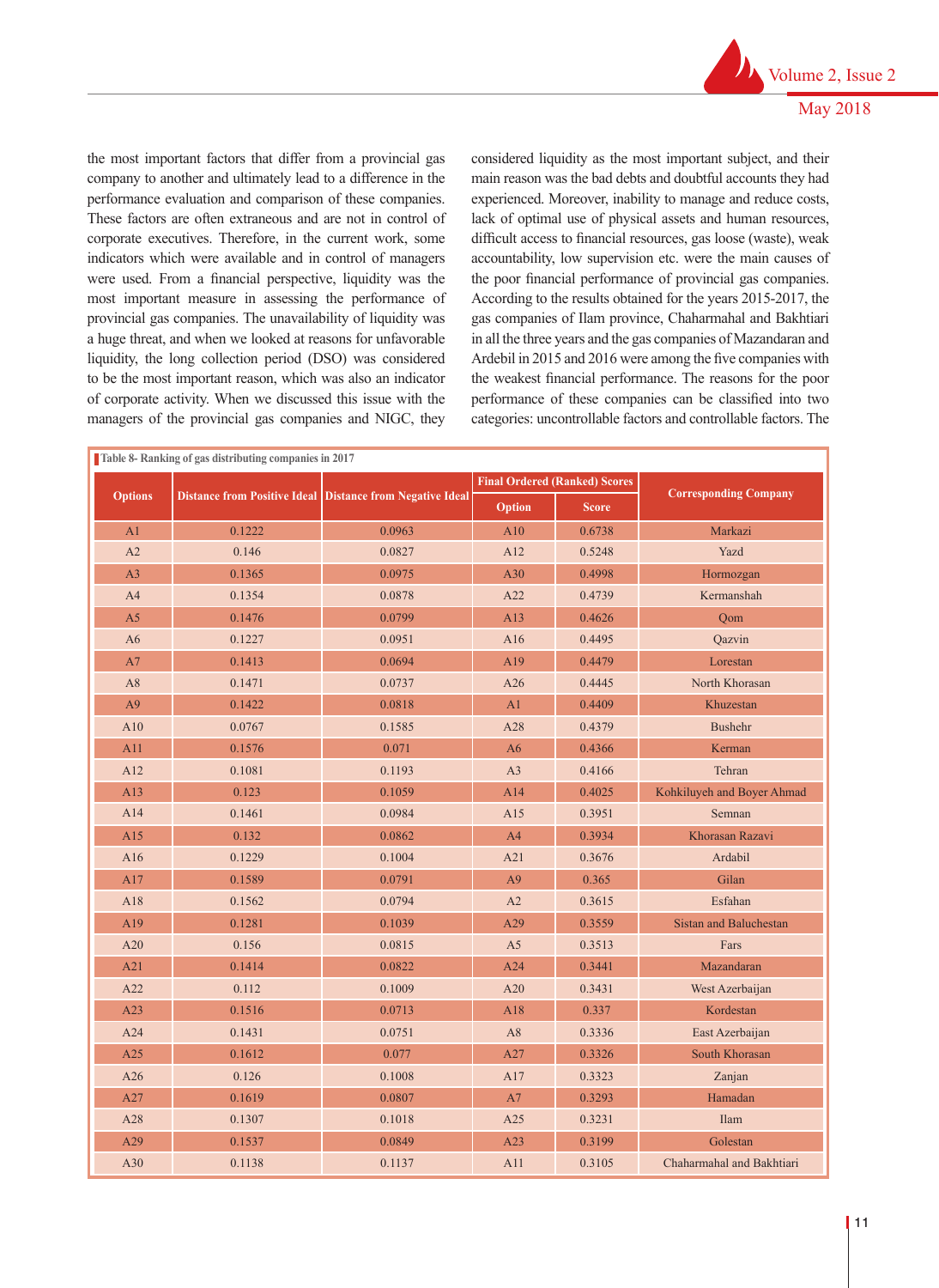low volume of natural gas sales of these companies compared to the other gas distribution companies was due to the reasons such as the number of customers, the covered population, and the absence of institutional consumers such as power plants, which were among uncontrollable factors negatively affecting (weakening) their economic and financial capability.

Although no research has been conducted so far to match the results of this study, regarding the more reliable and relevant information provided by use of multi-criteria decision-making methods such as AHP or TOPSIS aligned with financial ratio analysis, it can be concluded that the results of this study are compatible and consistent with Ertug˘rul and Karaka sog˘lu (2009), Mahmoudi (2011), Bekehnian et al. (2015), and Luciano and Rodrigues (2018). Using multi-criteria decision-making techniques along with financial ratios, with respect to univariate methods, leads to better decision-making related to performance evaluation and resource allocation.

#### **5.1. Research-based Suggestions and Implications**

Gas companies should pay attention to the performance indicators and measurement to improve their performance. Therefore, it is suggested that NIGC (especially the headquarter) should apply the results of this research to designing and implementing the budgeting and resource allocating models as a tool for controlling, planning, and financial and strategic management. NIGC should focus on the budgeting and allocating financial resources system and provide the necessary platform(s) for the full implementation of the performance-based budgeting system as the target of the government in optimal budgeting. The results of this research will be useful in this regard. It is also recommended that the managers of NIGC and its affiliated companies

| <b>Table 9- Summary of rankings</b>                                                   |                                                                                                                        |  |  |  |  |  |  |
|---------------------------------------------------------------------------------------|------------------------------------------------------------------------------------------------------------------------|--|--|--|--|--|--|
| <b>Top Five Underperformers</b>                                                       | <b>Top Five Outperformers</b>                                                                                          |  |  |  |  |  |  |
| 2015                                                                                  |                                                                                                                        |  |  |  |  |  |  |
| Khuzestan PGC, Esfahan PGC,<br>Hormozgan PGC, Hamadan<br>PGC, and Khorasan Razavi PGC | Ilam PGC, Mazandaran PGC,<br>Lorestan PGC, Ardebil PGC,<br>and West Azarbaijan PGC                                     |  |  |  |  |  |  |
| 2016                                                                                  |                                                                                                                        |  |  |  |  |  |  |
| Yazd PGC, Qazvin PGC,<br>Markazi PGC, Kermanshah<br>PGC, and Hormozgan PGC            | Mazandaran PGC, Ilam<br>PGC, Chaharmahal and<br>Bakhtiari PGC, Kohkiluyeh<br>and Boyer Ahmad PGC,<br>and Kordestan PGC |  |  |  |  |  |  |
| 2017                                                                                  |                                                                                                                        |  |  |  |  |  |  |
| Markazi PGC, Yazd PGC,<br>Hormozgan PGC, Kerman-<br>shah PGC, and Qom PGC             | Chaharmahal and Bakh-<br>tiari PGC, Golestan PGC,<br>Ilam PGC, Hamadan<br>PGC, and Zanjan PGC                          |  |  |  |  |  |  |

should use multi-criterion techniques for evaluating the performance of companies and organizational departments in various financial, operating and economic fields because these techniques cover a wide range of performance criteria and provide the possibility of comparative assessments for organizations. Given the importance of liquidity and the significant amount of gas sale receivables, NIGC and provincial gas companies should take steps to accelerate the liquidity of these receivables. To this end, using incentive mechanisms and new methods such as receivable-based financing and factoring are recommended.

The present study provides theoretical and methodological bases for the financial performance evaluation of distribution companies from the perspective of NIGC (parent company) and uses endogenous (firm-specific) financial indicators. Therefore, NIGC is the main user of the research. Such phenomenon has not been previously touched in such unique environment. Thus, it can be considered as an implicational contribution. In terms of the performance evaluation of subsidiaries, these contributions are considerable for financial and planning managers of NIGC.

This study was subject to some limitations, mainly, due to the inherent differences among companies and unevenness in terms of geographic characteristics, population density, size, the type and composition of subscribers etc. In fact, it is quite controversial to compare and judge the performance of all the subsidiary companies with each other. To overcome this obstacle, it is suggested that the 31 provincial companies are categorized in 4 groups based on the uncontrollable permanent criteria which distort the companies' performance comparability (such as size, climate, type of customers, etc.) and the performance of the companies within the same group is measured and evaluated. The statistical discrepancies between the financial numbers and figures of different resources was also among the limitations.

#### **References**

- Andrea, R. (2002). Financial performance analysis and bankruptcy prediction in Hungarian dairy sector. 936.
- Asadi, K., & Kiani Nejad, A. (2013). Reviewing financial performance criteria in Tehran stock exchange companies. Journal of accounting knowledge and research, 43-61.
- Bayrakdaroglu, A., & Yalcin, N. (2012). Strategic financial performance evaluation of the Turkish companies traded on ISE. Ege academic review (12 (4)), 529-539.
- Beikkhakhian, Y., Javanmardi, M., Karbasian, M., & Khayambashi, B. (2015). The Application of ISM Model in Evaluating Agile Suppliers Selection Criteria and Ranking Suppliers Using Fuzzy TOPSIS-AHP Methods. Expert Systems with Applications, 12, 6224-6236.